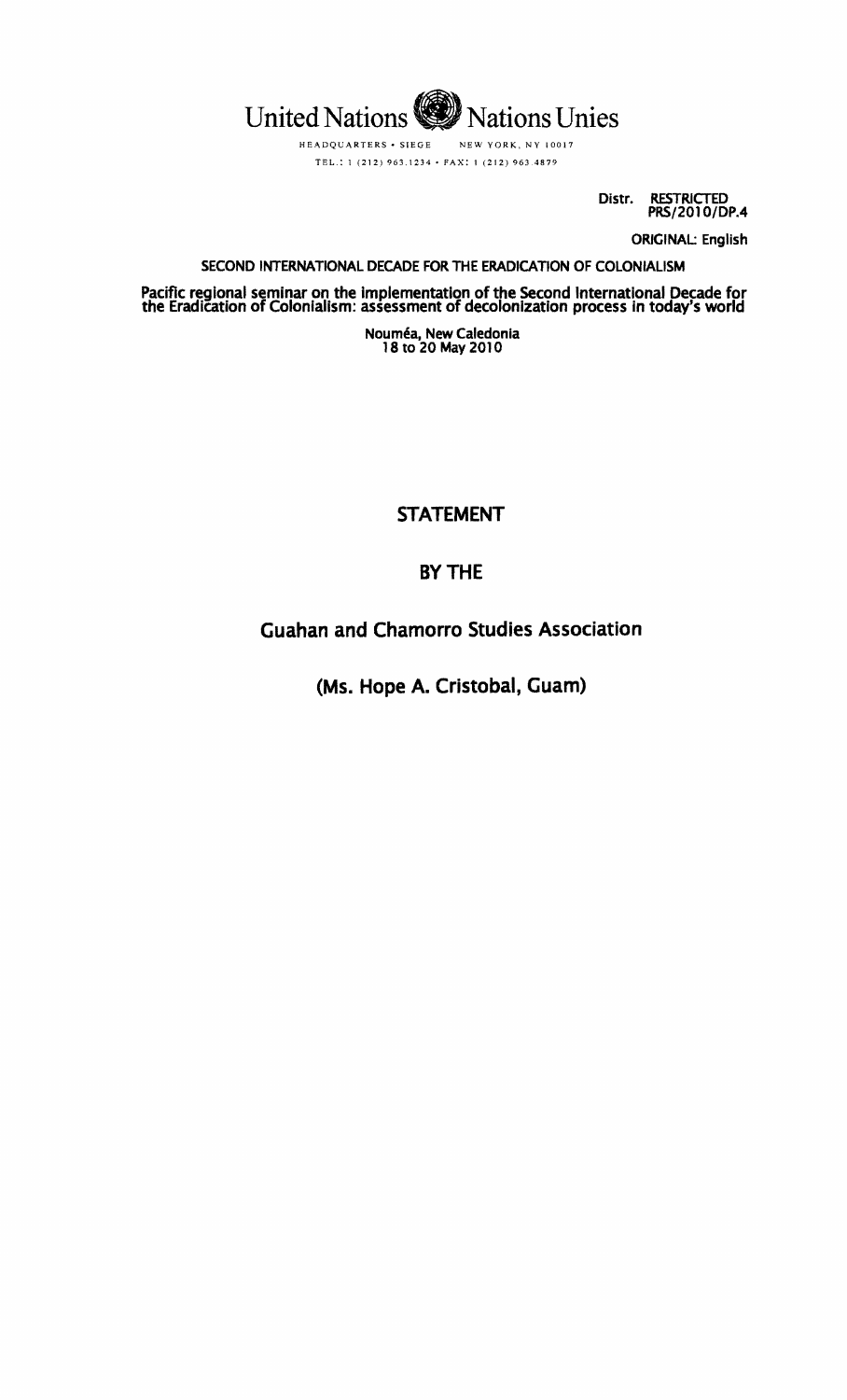# **HE QUESTION OF GUAM**

#### STATEMENT OF GUAHAN COALITION FOR PEACE AND JUSTICE and THE CHAMORRO STUDIES ASSOCIATION By HOPE A. CRISTOBAL Before the THE UNITED NATIONS SPECIAL COMMITTEE ON THE SITUATION WITH REGARD TO THE IMPLEMENTATION OF THE GRANTING OF INDEPENDENCE TO COLONIAL COUNTRIES AND PEOPLES (C-24) 2010 Pacific Regional Seminar "Priorities and Concerns of Civil Society Relating to the Decolonization of Guam as a UN Non Self-Governing Territory" Noumea, New Caledonia

18-20 May 2010

## CHAMORU SELF-DETERMINATION PA'GO

1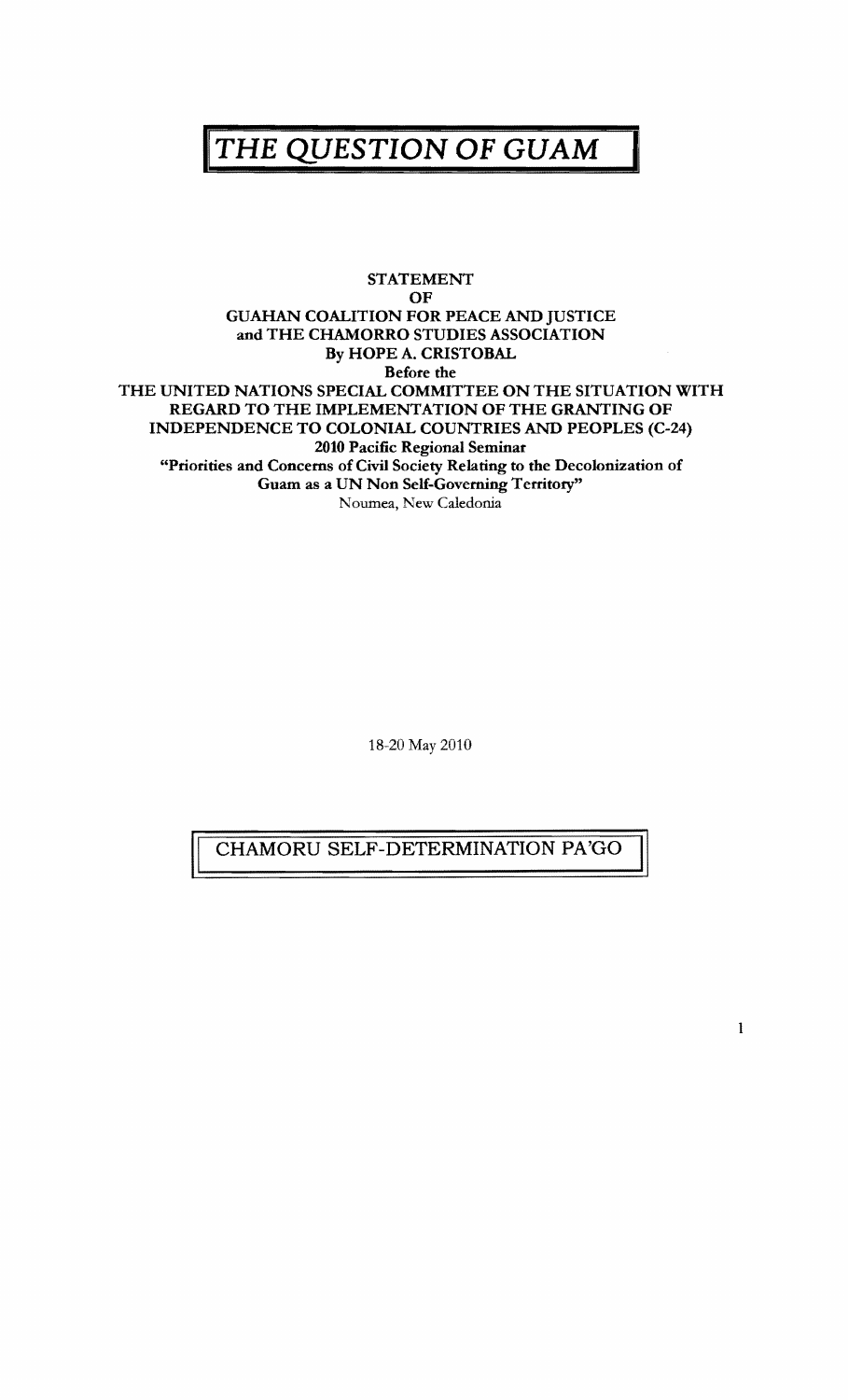#### I. INTRODUCTION

*Hafa Adai!* (Greetings) Your Excellency Mr. Chairman and distinguished members of the Special Committee on Decolonization.

*Dangkolu na si Yu 'os rna 'ase* (sincere thank you) for your invitation to participate at this revolving seminar to assess the progress of decolonization and to discuss priorities regarding the Question of Guam on the final year of the Second International Decade for the Eradication of Colonialism in the 21<sup>st</sup> century. Also, I bring warm *Hafa Adei* greetings from our indigenous Chamorro people to our fellow Kanaky people of New Caledonia. We thank you for graciously hosting this United Nations Pacific Seminar. We extend a heartfelt *"Dangkolu na si Yu 'os ma'ase*" (sincere thank you) for the opportunity to join Your Excellency, the Special Committee and my esteemed fellow delegates today. As you may know, the Chamorro people of the Mariana Islands have cultural and linguistic ties to the Kanaky people of New Caledonia through our common Austronesian heritage that spans Oceania. As peace loving peoples of the great Pacific, we hope one day to be able to share in a history of freedom from colonial dominance espoused by this Special Committee and the rest of the UN body.

I am Hope Alvarez Cristobal, a Chamorro former Senator of Guam. I am here as a representative of Guahan Coalition for Peace and Justice, a Guam based coalition made up of grassroots organizations advocating for the political, cultural, social, environmental and human rights of the people of Guam. We formed in September 2006 as a result of the announcement of the United States-Japan Realignment Initiatives signed in May 2006 in our awareness and desire (consistent with our traditionally matrilineal social order) to organize and give voice to concerns of women and female children in a highly militarized environment. Our focus on peace and justice is central in light of the ongoing issue of the denial of our Chamorro people's inalienable human right of self-determination and decolonization of Guam as a modem-day colony of the United States. Particular emphasis is made on keeping Guam, our island home, safe and sustainable for our children and generations to come. The Guahan Coalition for Peace and Justice is comprised of the following member organizations: Chamorro Studies Association; National Association of Social Workers, Guam Chapter; Conscious Living; Guam's Alternative Lifestyle Association; and Nasion Chamoru.

#### II. THE LAND AND THE PEOPLE OF THE LAND

Guam's unincorporated (permanent colony) status designation under the 1950 Organic Act of Guam legitimized US military land takings with rights of eminent domain of the only 147,000 acres of land-with only 116.5 miles of natural shoreline available to it for all purposes. Of this 147,000 acres, the military currently possesses 40,000 acres constituting 27.21% of the island's landmass with the US National Park Service possessing 695 acres for 0.47% and the US Fish & Wildlife Service currently possessing 385 acres for 0.26% of the island. The local government possesses 37,673.36 acres for 25.6% of that total and with private lands consisting of only 68,246 acres for 46.43% of Guam's land mass. [Ref. legislative Resolution 258-30 (COR)].

With a history of US land takings and the possibility of more land condemnation through the current US militarization plans, the 29<sup>th</sup> Guam Legislature passed public law 29-113 which clarifies that the disposition of public lands is exclusively the purview of the Guam Legislature and not the US military. This law stipulates that duly enacted legislation by the Guam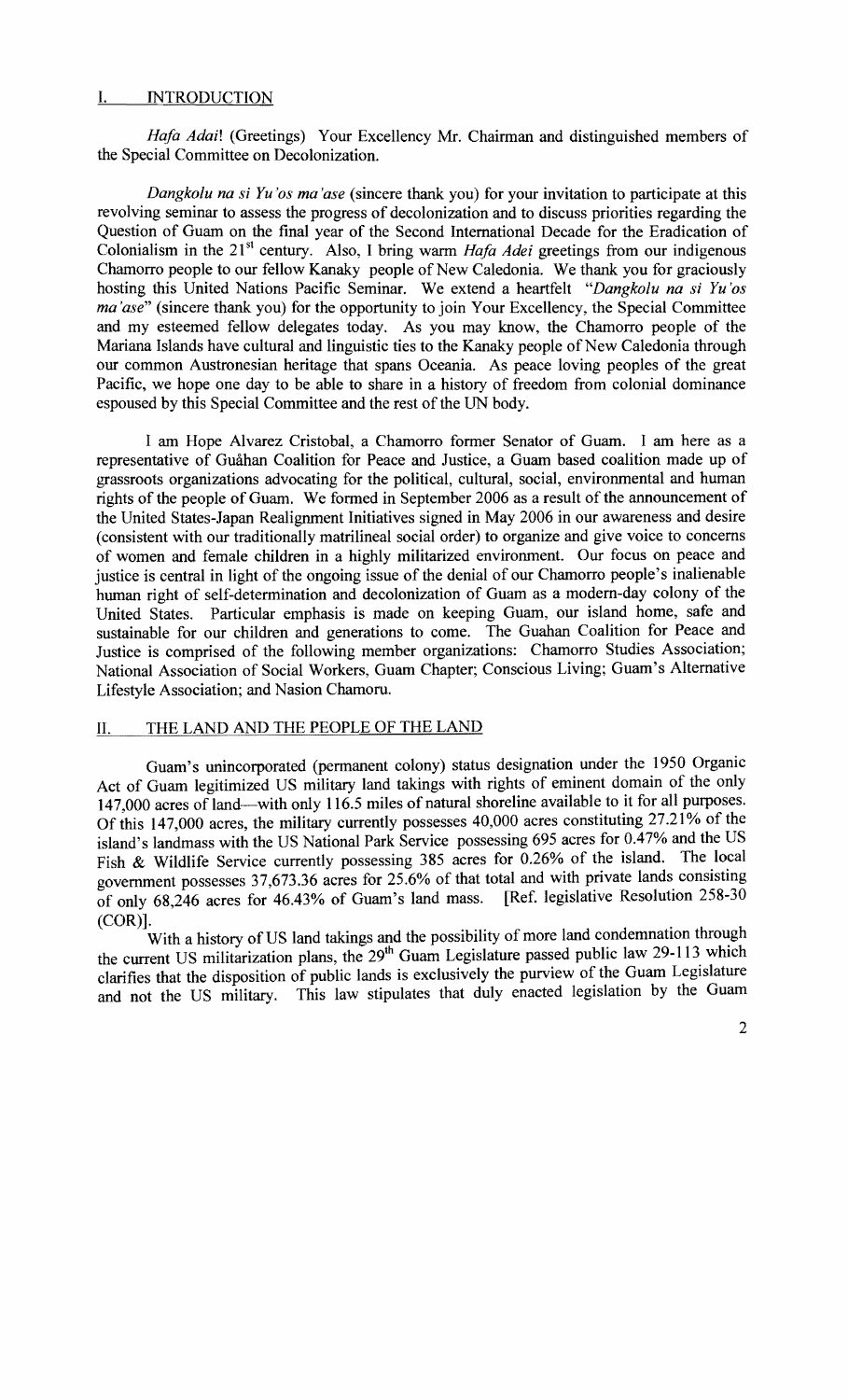Legislature is needed to authorize "the acquisition by condemnation or otherwise of private property" by means of Congressional appropriation to acquire property for public use. The current  $30<sup>th</sup>$  Guam Legislature also passed another law which tasks the local government's Guam First Commission to determine which land the Federal Government may intend to lease or sublease, exchange for other land, or purchase, and to report their findings to the Guam Legislature and the Governor of Guam. This law also requires the Legislature's approval of any federal acquisition of Government of Guam property, whether by lease, sub-lease, exchange or sale.

Guam's colonial status continues to pave the way for US application of federal laws over our air space and sea lanes; our 200-mile Exclusive Economic Zone; all our resources, control of exit and entry of our borders, control of our land, the environment and whatever can be defined as "a possession of but not a part of the United States." It is clear that the Guam Legislature is now struggling as it finds itself with little power to protect local government assets under the laws of the administering power. For a small colonial people, the alienation of property by laws of the colonial power is one of the fundamental tenets of colonialism. In Guam, so much of the alienation has occurred through military seizure-but other forms of alienation have the same effect.

## III. 2<sup>ND</sup> INTERNATIONAL DECADE FOR THE ERADICATION OF COLONIALISM

Mr. Chairman, people of the 16 remaining NSGTs still under the yoke of colonialism have been denied the benefits of decolonization as provided by the UN Declaration on the Granting of Independence to Colonial Countries and Peoples [UN Resolution 1514 (XV)] and that despite the Special Committee's diligent work emphasized in the proclamation of the two International Decades for the Eradication of Colonialism the world's political map have not had any major transformation. We can honestly say that in the case of Guam, rather than the eradication of colonialism, the US administering Power has deepened its colonial roots.

What we find unacceptable, Mr. Chairman, is that the administering power's WWII adversary, Guam's brutal occupier of WWII, Japan, is now complicit in Guam's modem day colonization and militarization through its joint Bi-Iateral Agreement with the U.S. With respect to Guam, the Special Committee's work was not only stymied; rather, it has been made to fail in its mission to make colonialism a fact of the past-in not having developed a programme of work for the decolonization of the NSGT of Guam in view of the US's active, massive militarization plans. Included is the failure in dispatching a UN visiting mission at the time Guam was actively negotiating its political status over two decades ago; and today, with US plans for our militarization.

For 21<sup>st</sup> century Guam, it is déjà vu old-style colonialism again. This time it is not  $17<sup>th</sup>$  C. Spain but the US administering Power utilizing its military forces in a kind of *"reduccion"*  process of "subduing, converting and gathering the natives through the establishment of missions and stationing of soldiers to protect those missions." (Ref. Rob Wilson, 21st Annual Conference, "Crosscurrents: New Directions in Pacific and Asian Studies," University of Hawaii, Manoa, March 10, 2010.) The exploitation of our colonial status as a people, U.S. militarization, assimilationist immigration policies, the rising tide of cultural genocide, environmental degradation and contamination, the dispossession of our lands, etc., are direct violations of our rights as NSG people under: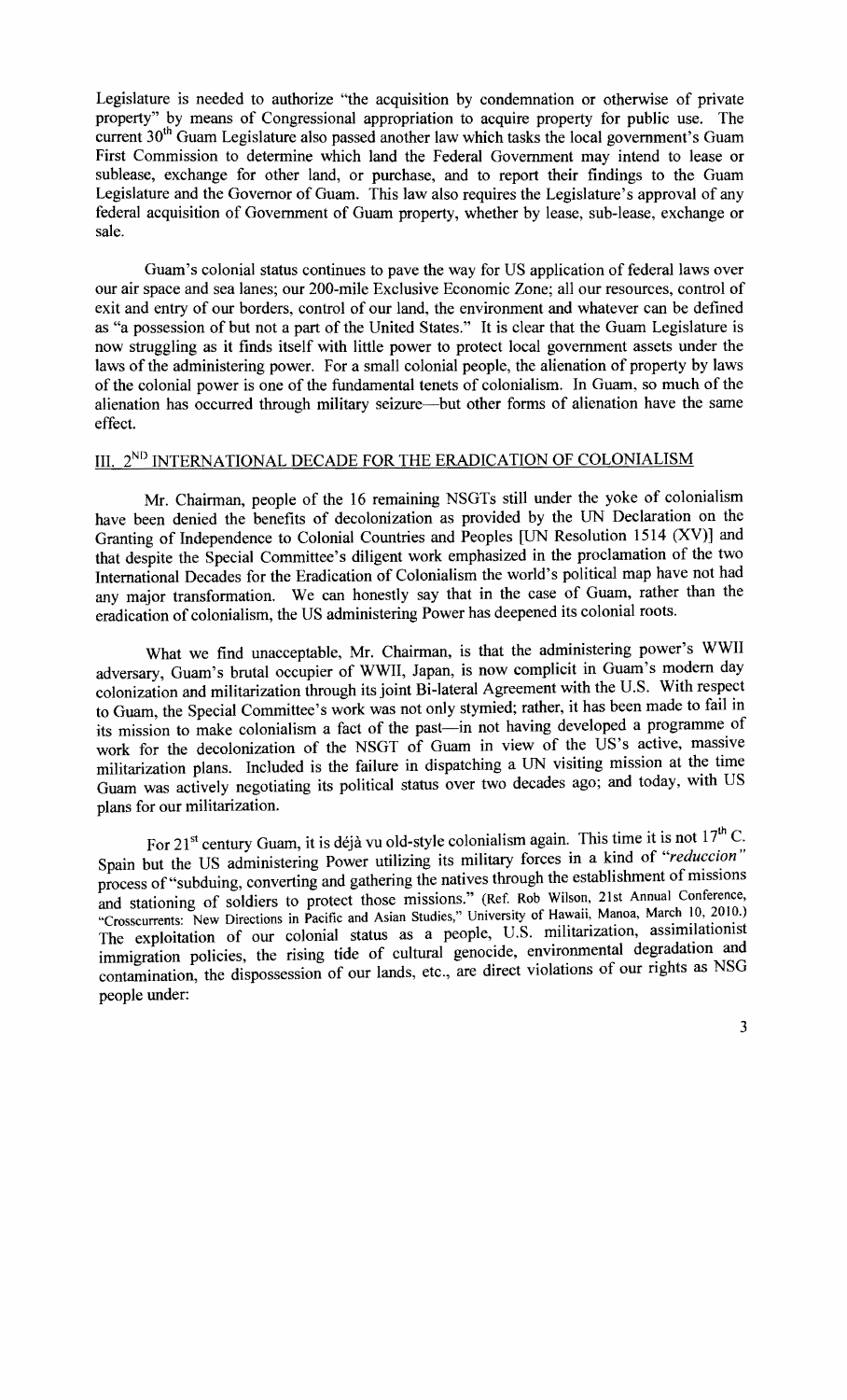- a. The UN Charter, in particular, Articles 1, 55 and 73e which addresses the rights of peoples in non self-governing territories who have not yet attained a full measure of self-government, and commands states administering them to "recognize the principle that the interests of the inhabitants are paramount." Furthermore, that administering powers, accept as a "sacred trust" the obligation to develop self-government in the territories, taking due account of the political aspirations of the people.
- b. UN Resolutions 1514 that states, the subjection of peoples to alien subjugation, domination, and exploitation constitutes a denial of fundamental human rights, is contrary to the Charter of the UN and is an impediment to the promotion of world peace and cooperation.
- c. UN Resolution 1541 affirming three ways NSGTs could attain a full measure of selfgovernment that must be the result of the freely expressed wishes of the peoples of NSGTs.
- d. UN Declaration on the Rights of Indigenous Peoples-the latest UN international human rights instrument to explicitly expand the universe of the holders of the right of self-determination with its Article 3 that specifically recognizes, using the classic formulation of the right of self-determination enshrined in the 1966 Human Rights Covenants, that indigenous peoples hold the right.
- e. International Covenant on Civil and Political Rights and the International Covenant on Economic, Social and Cultural Rights, (known collectively as the 1966 Human Rights Covenants) that enshrine self-determination as a right.
- f. And, other relevant UN documents on decolonization.

Clearly, the US continues to behave contrary to its concrete UN obligations as the administering Power over Guam. There is no mistaking that US dominance and subordination of Guam is a consequence of US military power dynamics over the Asia-Pacific region. And, without the United Nations assertion of its moral authority and oversight of its non selfgoverning territory of Guam, our home island and our people will continue to be treated as inferior having no sovereignty or agency in relation to US foreign policy and security interests. Gone unchallenged, the possibility of a free, decolonized and self-governing Guam will be sealed and buried under by our own administering Power.

At his opening statement of the House Armed Services Committee hearing on March 25, 2010, Congressman Ike Skelton spoke about the rebasing of U.S. Marines from Japan to Guam as "one of the largest movements of military assets in decades"-estimated to cost over ten billion dollars. He further stated that the changes being planned as part of that move will not only affect U.S. bilateral relationship with Japan; they will shape U.S. strategic posture throughout the critical Asia-Pacific region for 50 years or more. Congressman Skelton stated that the US "must be proactively engaged in the Asia-Pacific region on multiple fronts," and that U.S. actions may well influence the choices and actions of others." For Guam, our exclusion from the decision made about the massive militarization of our island home through US military expansion and restructuring of its bases and military operations is unconscionable. Moreover, we have had no choice and no options offered vis-à-vis our colonial status or US actions having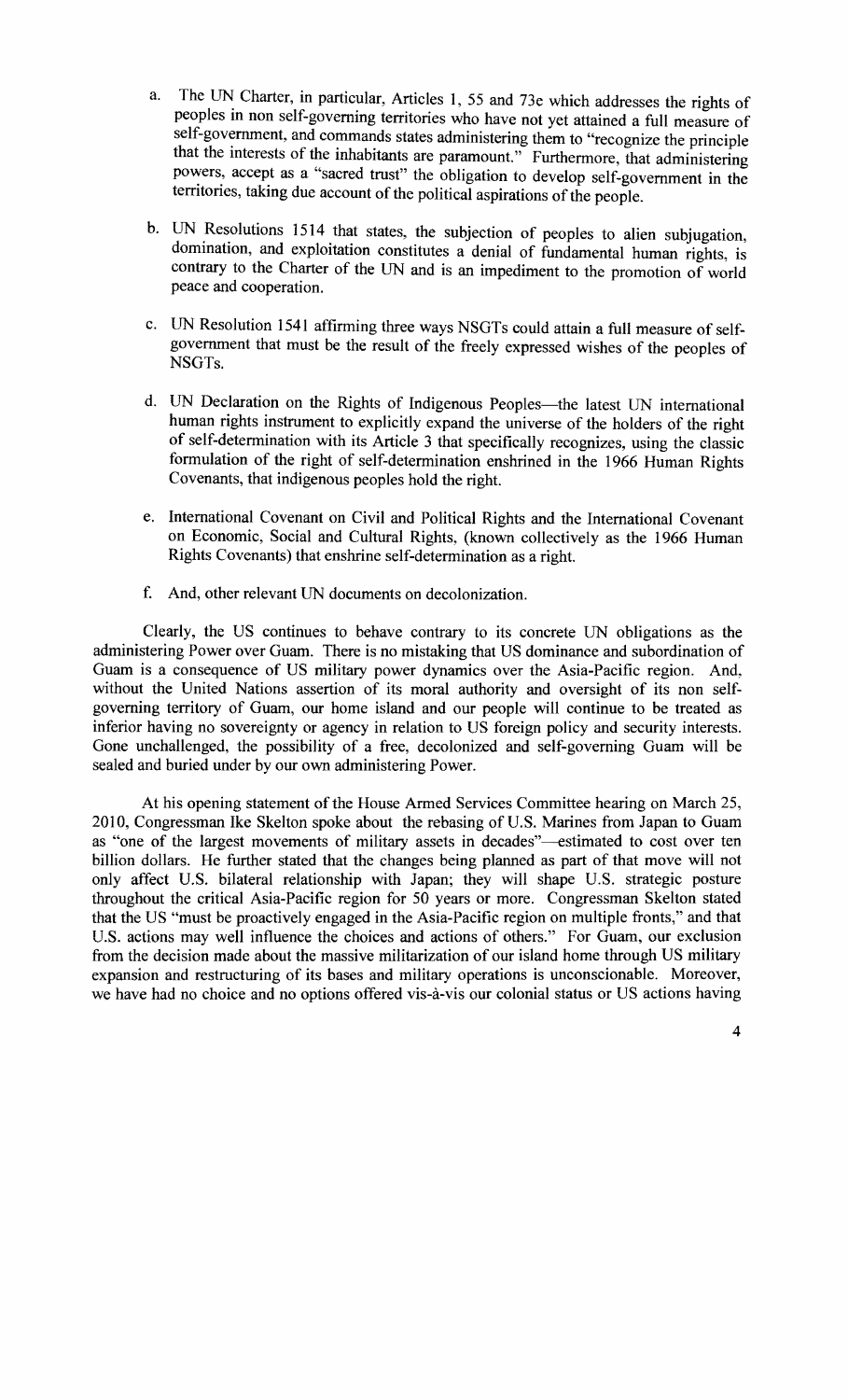political implications on our colonial status. Guam is a colony and remains a colony until the Chamorro people is allowed to exercise our human right of self-determination and is allowed to decolonize.

# IV. ON THE HUMAN ENVIRONMENT

Mr. Chairman, the U.S. military's militarization plans bodes great harm for the people and our island home environment. These plans include the construction of facilities and structure to support the full spectrum of warfare training for some 8,600 marines (and their dependants) being relocated from Okinawa to Guam; the construction of a deep-draft wharf in Guam's only harbor to provide for nuclear-powered aircraft carriers, destroying over 287,000 sqm (71 acres) of healthy and endangered coral reef; the construction of an Army Missile Defense Task Force modeled on the Marshall Islands-based Ronald Reagan Ballistic Missile Defense Test Site, for the practice by US military personnel of intercepting intercontinental ballistic missiles; the forcible land-grabbing of an additional 2,200 acres of indigenous Chamorro land; the desecration of Pagat, one of Guam's oldest ancient villages dating back to 2,000 B.C.; the dangerous over-tapping of Guam's water system to include the drilling of 22 additional wells; and the denial of the most fundamental human right of the Chamorro people of Guam to self-determination.

The militarization plan calls for an alarming 80,000 new residents within the next five years. These new residents include the 8,600 Marines and 1,000 Army troops with 9,000 of their dependents and large numbers of construction workers that will add to our current 180,000 residents. This is obviously not about demographics alone as we see US hegemony flourish and cultural genocide work for the administering power. As non-US citizens after WWII, we were over 95% of the population. As United States citizens 50 years later, our population is reduced to 42% (2000 Census). Five years ago, we comprised some 35% of our home population. But with the new US plan, the Chamorro population can be expected to drop to around 24%! This is perhaps the most plausible reason why all information impacting our people's lives were kept secret until the official release of the draft environmental impact study last November 20, 2009.

This Draft Environmental Impact Statement (EIS)/Overseas Environmental Impact Statement (OEIS) was intended to, "assess the potential environmental effects associated with the proposed military activities" (DEIS, Executive Summary, Abstract) for the relocation of US marines to Guam, enhancement of infrastructure and logistic capabilities, improvement of pier/waterfront infrastructure for transient US Navy nuclear aircraft carrier (CVN) and placement of US Army ballistic missile defense (BMD) task force. It is supposed to report the overall impacts that the military's plans will have on Guam's environment. It was a document of 11,000 pages and we were given a 90-day window to comment (ending Feb. 17,2010) with a Final EIS to be completed in July and a Record of Decision to be released in 30 days.

The selective and exclusive sharing of information on the military's plans prevented our full participation and served to silence our voices in this critical process. The community scrambled to respond to the 11,000-page report within the rigid schedule. The "record speed" of a two-year environmental impact study for such unprecedented militarization of a non selfgoverning territory was obviously suspect. We were not told about the 80,000 people or that the US had planned to go outside their existing footprint. At the public outreach meetings, hundreds spoke resoundingly against the military's plans. At the close of the public comment window, the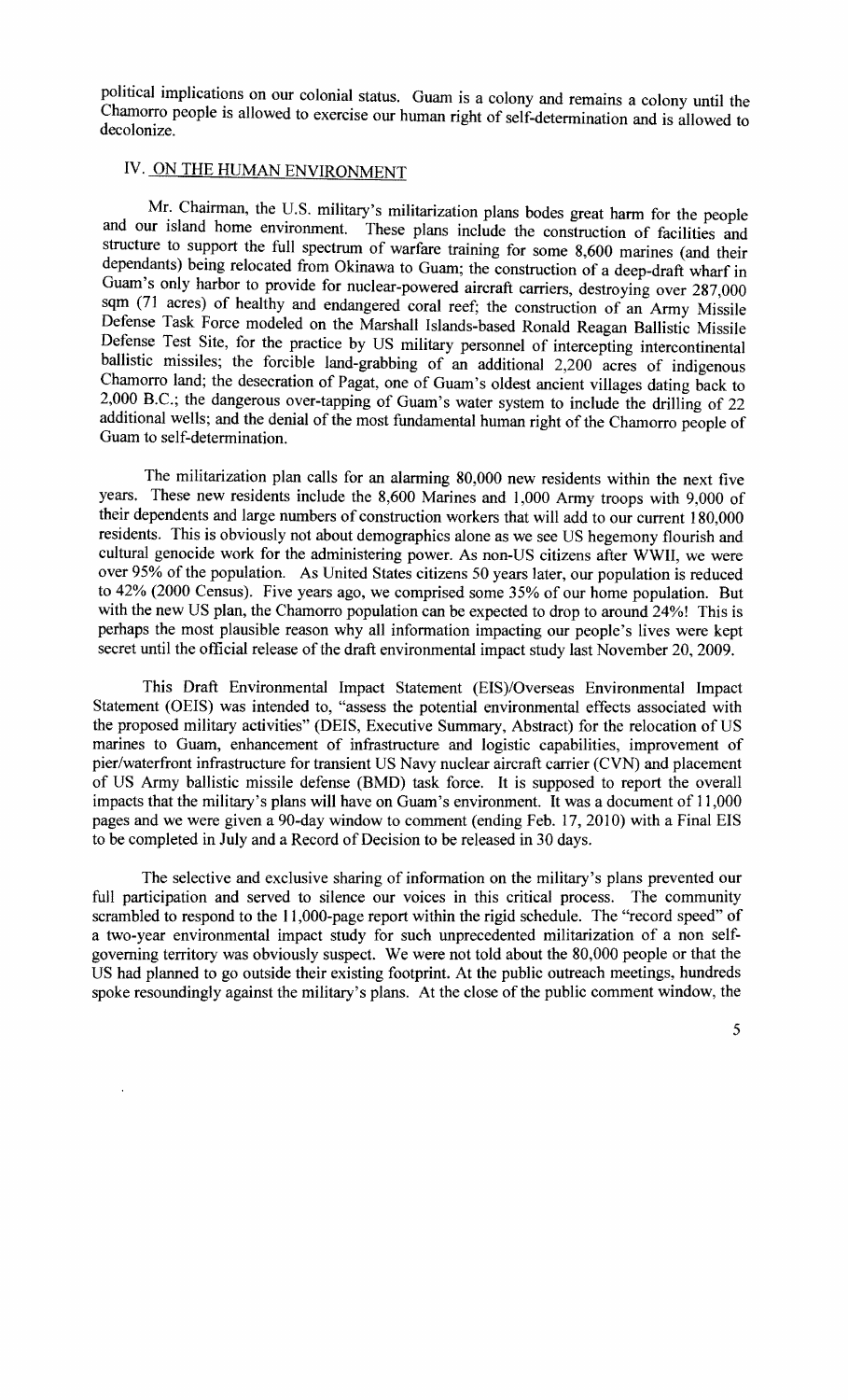military received over 10,000 comments from various indigenous Chamorro groups, community members and stakeholders and other external stakeholders.

The fear of being overwhelmed by the construction of a new US Marine base has permeated the community. In reference to the local government's costs grossly underfunded in the plan, Lt. Governor Michael Cruz, M.D. who himself is a Colonel in the Army National Guard, stated "Our nation knows how to find us when it comes to war and fighting for war, but when it comes to war preparations-which is what the military buildup essentially is-nobody seems to know where Guam is." Government officials put the total direct and indirect costs of coping with the military buildup at about \$3 billion, including \$1.7 billion to improve roads and \$100 million to expand the already overburdened public hospital.

Three days after the DEIS was released, the Pacific Daily News conducted a straw poll asking, "Do you support the Guam buildup?" Of 773 respondents, 55% stated "No" and 45% stated "Yes". Since then, the community has been flooded with all kinds of pro-military Since then, the community has been flooded with all kinds of pro-military community relations activities. We have also seen a steady stream of federal officials and Japanese officials visit our island.

Last January 22, the  $30<sup>th</sup>$  Guam Legislature adopted a resolution expressing the "strong and abiding opposition of the Guam Legislature and the People of Guam to any use of eminent domain [condemnation] for the purpose of obtaining Guam lands for either the currently planned military buildup or other U.S. Federal Government purposes, or both." Copies were transmitted to the President of the United States, the Speaker of the House of Representatives of the United States, the President Pro-Tem of the U.S. Senate, to UN Secretary General, Ban Ki-moon, and other officials. Another resolution (No. 275-30 (LS)) was introduced and adopted relative to presenting to President Obama and the US Congress, the sentiments expressed by the people of Guam regarding the Draft Environmental Impact Statement for the Guam military build-up; to enumerating the findings of the Legislature that have led to the conclusion that the DEIS is grossly flawed; to providing a list of essential elements which must be favorably resolved; to restate Guam's agenda of priority concerns relative to federal-territorial issues that must be addressed concurrently with the buildup; and to asserting additional findings on actionable items relative to the DEIS.

Of grave concern is the fact that Chamorro self-determination and decolonization was not even addressed by the military in the DEIS and the fact that decisions have been made in the context of a huge power imbalance in which the US has the ultimate decision-making power with the social, cultural and political implications to the Chamorro community being grossly understated. It is no secret that the US and its military representatives are fully cognizant of the irreversible and significant consequences that their decision will have on its colonial people. Broad concerns relating to local infrastructure, environmental, labor and workforce, socioeconomic and health and human services are being discussed among government and military officials. But the difference is: The US has completely ignored the negative implications to its colonial people's human, political and legal right to self-determination. Just as select private businesses collectively predict positive gain by Guam's militarization, the Chamorro people alone have historically and will predictably bear the unequal proportion of the burden.

On the last day of the public comment period, the federal Environmental Protection Agency issued the lowest possible rating of the DEIS of "environmentally unsatisfactory" and providing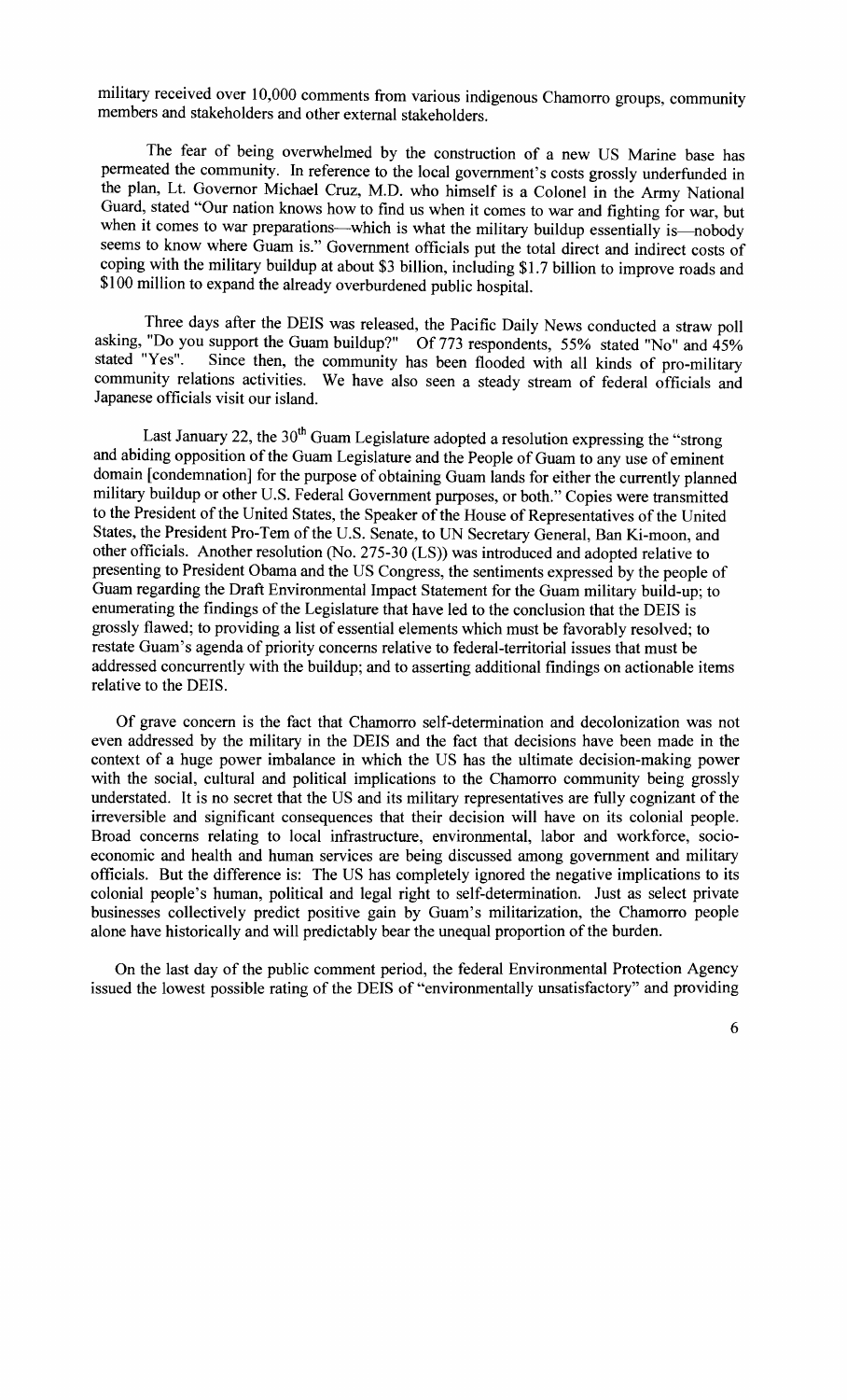:'inadequate information." In its strongly worded six-page letter, the US EPA stated that "The impacts are of sufficient magnitude that.....action should not proceed as proposed and improved analyses are necessary to ensure the information in the EIS is adequate to fully inform decision makers." Specifically, the EPA stated that the military's plan would lead to:

- a. A shortfall in Guam's water supply, resulting in low water pressure that would expose people to water borne diseases from sewage.
- b. Increased sewage flows to wastewater plants already failing to comply with the Clean Water Act regulations.
- c. More raw sewage spills that would contaminate the water supply and the ocean.
- d. "Unacceptable impacts" to the 287,000 sqm (71 acres) of a high quality coral reef.

But even with this indictment of its draft EIS, the military continues with its military expansion and restructuring plans today.

In Congress, Guam's delegate introduced a bill that would provide for public education on Guam's political status options. This bill was amended in the House of Representatives and now includes the other two NSGT's: American Samoa and the US Virgin Islands and would "include but not (be) limited to the 3 internationally recognized options. The implication is that the educational program could also include other options, albeit not defined in the bilL There is no reference to any referendums nor provision of a specific budget although Congressional estimate of the costs is some \$2 million in the next 5 years for all the territories. It remains to be seen what will happen in the US Senate. If the draft Guam Commonwealth bill or the Guam War Reparations bill or the bill to amend the US Radiation Exposure Compensation Act (to give compensation to the "downwinders" (Guam included)) are any examples, it will end up taking many forms over many years. Only time will tell. And, time, Mr. Chairman is not on our side.

#### V. *OBSTACLES/OPPORTUNITIES/RECOMMENDA*TIONS

The Question of Guam shall remain a question of Chamorro self-determination and decolonization for Guam. As a process of decolonization, the exercise of Chamorro selfdetermination must necessarily occur outside the influences of the administering Power and with the cooperation of the United Nations.

We make the following recommendations to this seminar:

- 1. That the inalienable right of the Chamorro people of Guam to self-determination in conformity with all relevant UN documents be given utmost priority by the Special Committee on Decolonization in view of the administering power's massive militarization planned from 2010 to 2014.
- 2. That a *customized* process of decolonization for the Chamorro people of Guam be immediately adopted in view of the severe irreversible impacts on Guam by the US administering power.
- 3. That an investigation be conducted as to the compliance of the administering power with its treaty obligations under the Charter of the United Nations to promote the